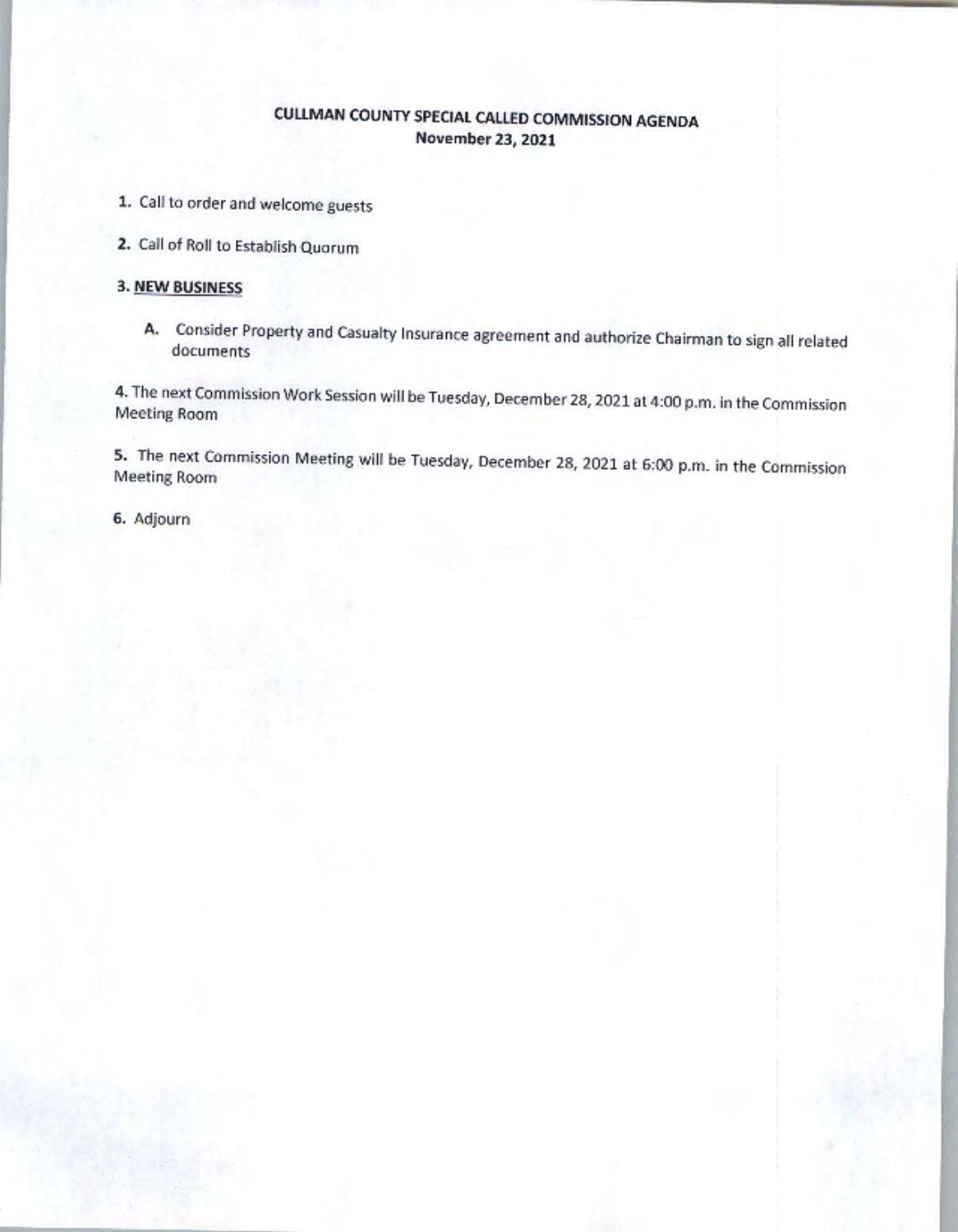### CULLMAN COUNTY SPECIAL CALLED COMMISSION MEETING November 23, 2021

### CALL TO ORDER AND WELCOME

Chairman Clemons called the Special Called Commission Meeting to order at 2:00 p.m.

### CALL OF ROLL TO ESTABLISH QUORUM

Tiffany Merriman, County Clerk, called the roll; present were Chairman Jeff Clemons, Commissioner Kerry Watson, Commissioner Garry Marchman, and County Administtator John Bullard.

#### **NEW BUSINESS**

Consider Property and Casualty Insurance agreement and authorize Chairman to sign all related documents County Administfalor John Bulfard addressed the Commission and stated this was a carry-over from November's Meeting. We requested more time to review the documents and work with the quotes. With the limited time frame we have, we have to have insurance in place by December 1st. There are still some uncertainties on the time frame of being able to get the insurance changed over. I am going to recommend that we go back with the current provider and then reevaluate for the upcoming year. My recommendation is to go back with Smith & Gray and Travelers Insurance. The premium amount was \$739,907.00. Thal was not the lowest premium, but we know what the coverage is, and everyone teels comfortable with what has been paid out in the past, and we know how it works. Commissioner Watson made a motion to approve Consider Property and Casualty Insurance agreement and authorize Chairman to sign all related documents based on recommendations by County Administrator John Bullard to go with Smith & Gray. Commissioner Marchman seconded. Upon a unanimous voice vote, the motion carried.

#### WORK SESSION

The Commission will hold a Work Session on Tuesday, December 28, 2021, at 4:00 p.m. in the Commission Meeting Room .

## NEXT REGULAR COMMISSION MEETING TUESDAY, December 28, 2021

Chairman Clemons announced the next commission meeting will be Tuesday, December 28, 2021, at 6:00 p.m. in the Commission Meeting Room.

#### ADJOURN THE MEETING

Commissioner Watson made a motion to adjourn the meeting. Commissioner Marchman seconded, and the meeting was adjourned at 2:06 p.m.

Attact County Clerk

Clemons

Chairman

Kerry Watson, Associate Commissioner

Garry Marchman, Associate Commissioner